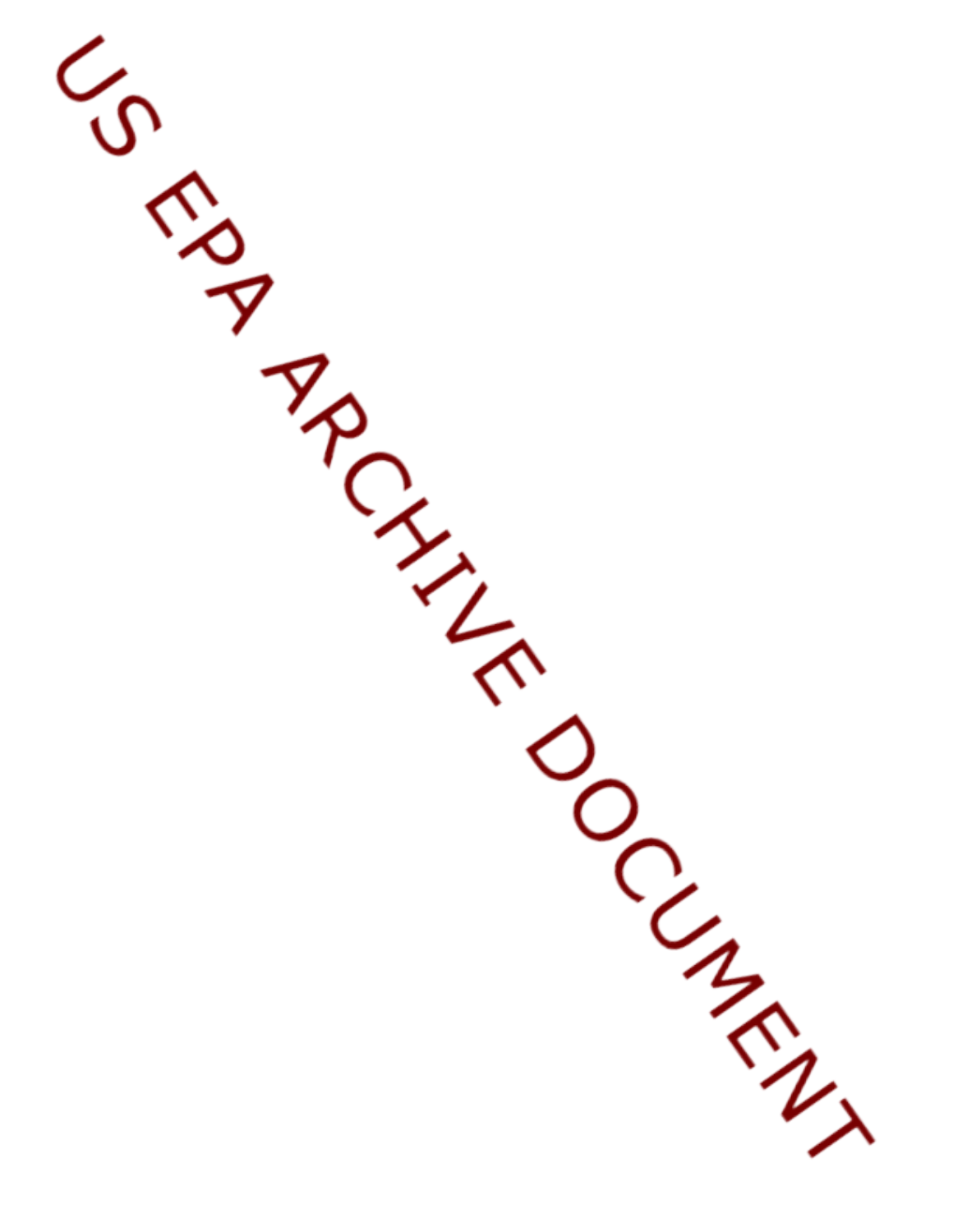

### Servicizing Industrial Chemical Use with Chemical Management

# Chemico Days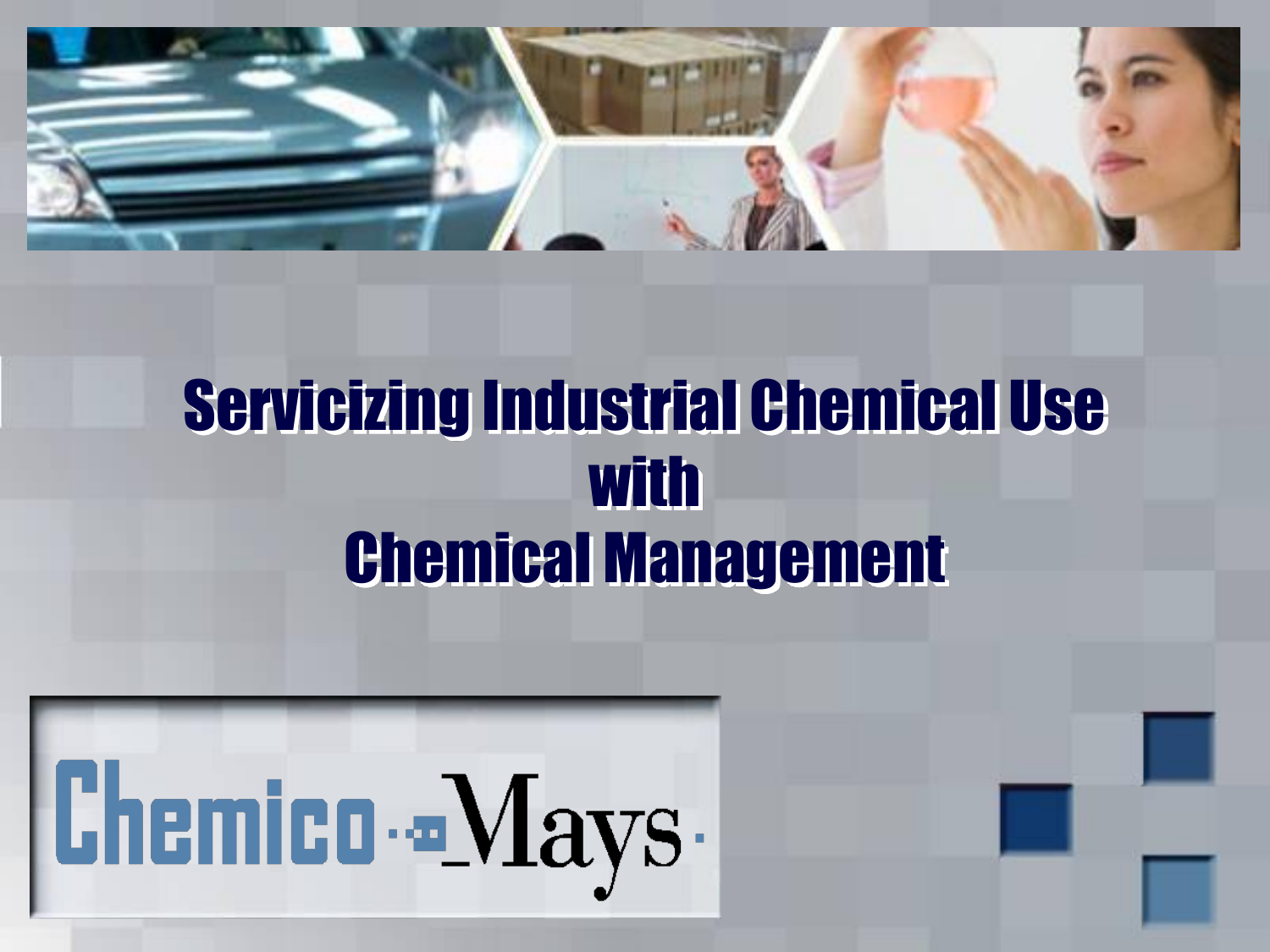#### What is Chemical Management ?

- **Outsourcing of non-core chemical management functions to chemical management experts.**
	- **Takes chemical management responsibility away from**   $\mathbb{R}^n$ **chemical producers motivated to use and sell more chemicals**
	- **Creates a financial incentive to reduce chemical usage**
	- **Aligns goals of the chemical "supplier" with the goals of the corporation and the community**

**Primary goals of a chemical management services program**

- **Reduce chemical usage and waste**
- **Reduce Health, Safety, & Environmental risk**
- **Reduce the total life cycle cost of chemicals**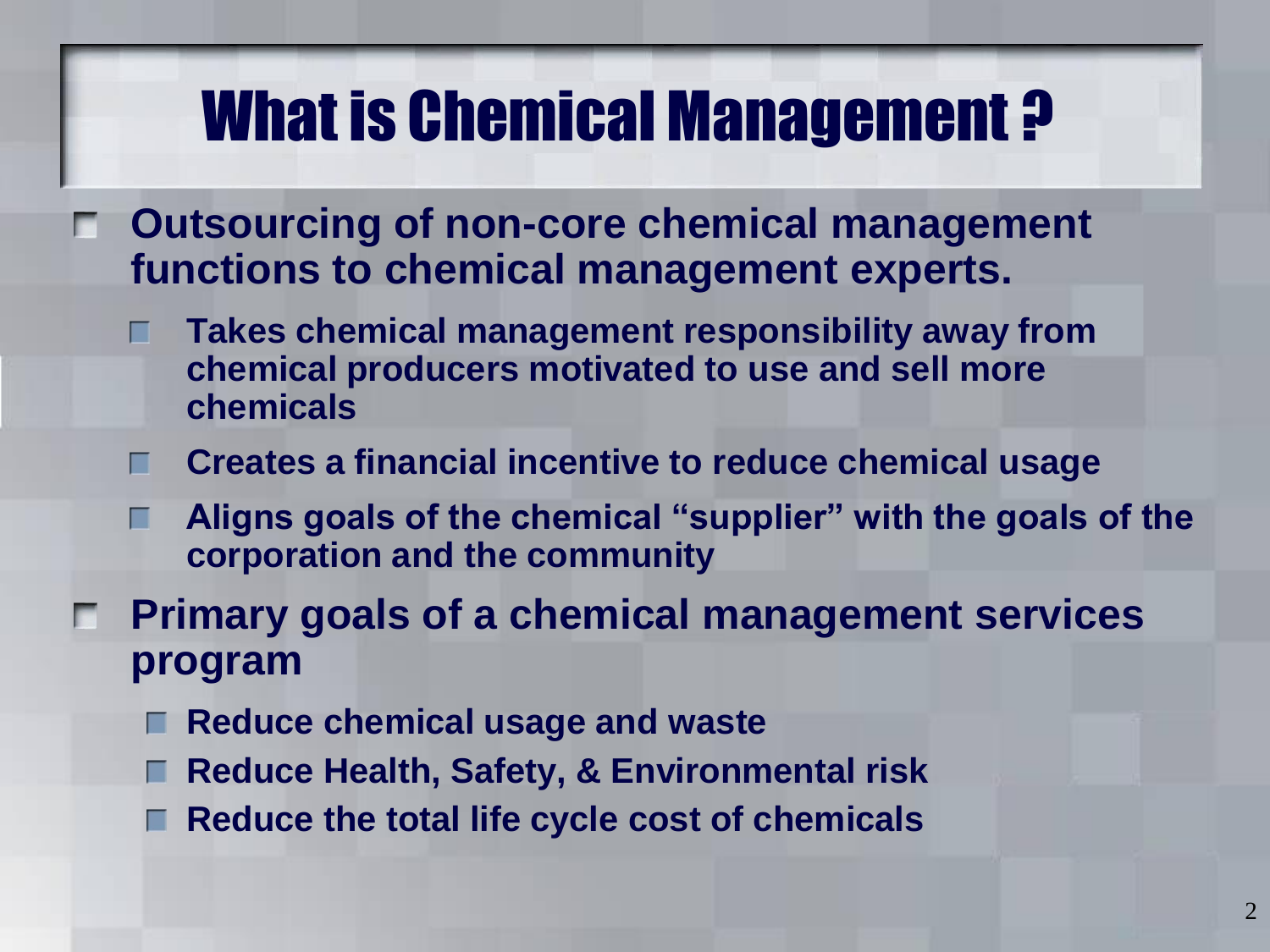### What is Chemical Management ?

- **Established business practice in many industries for over 15 years**
	- **Automotive**
	- **Aerospace**
	- **Defense Contractors**
	- **High Tech Electronics** П
	- **Manufacturing** п
	- **Transportation** П
	- **Power Generation**
	- **Research and Development** П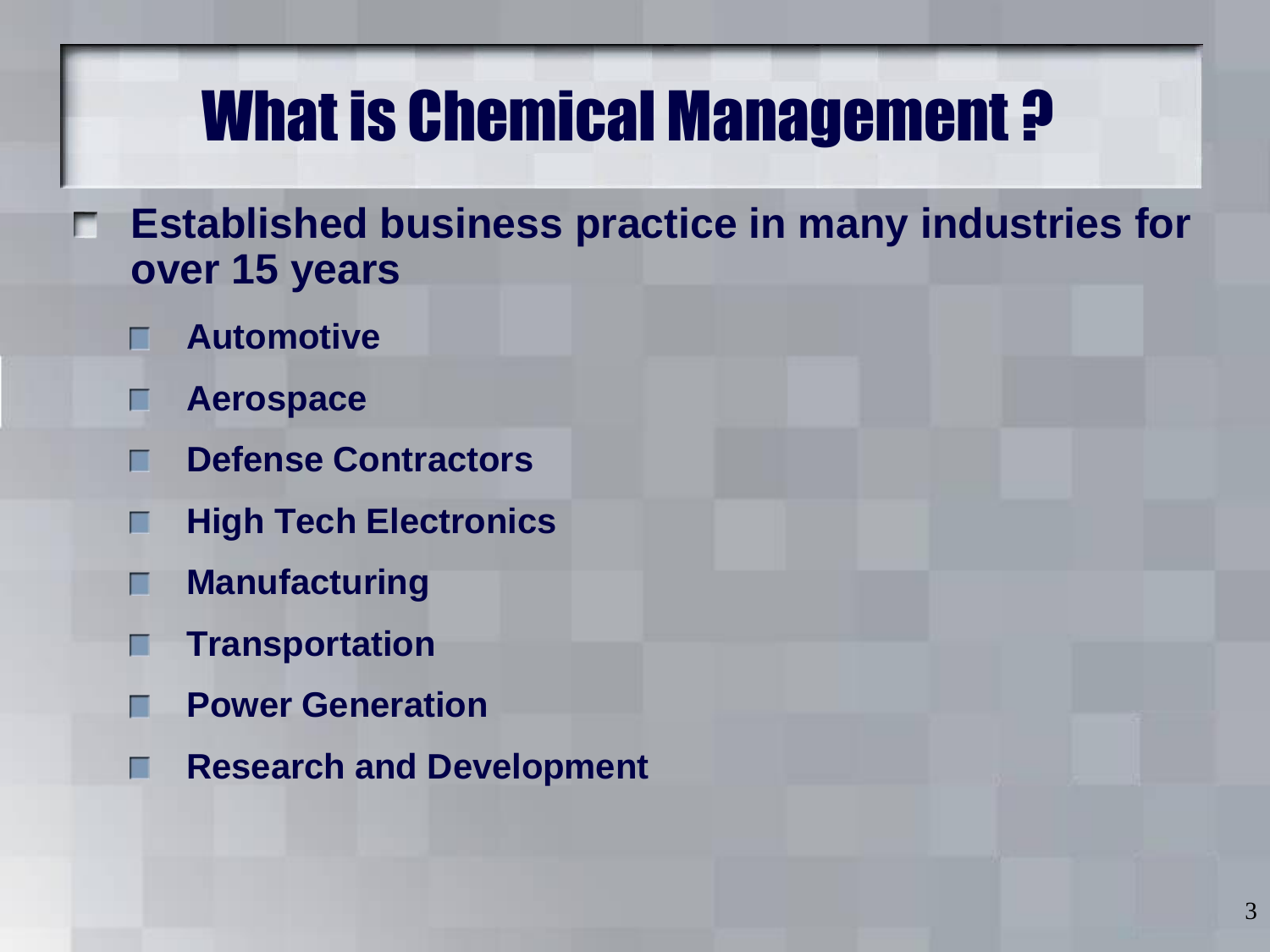# Chemical Management Services



**Chemical Management provides services across the full life cycle of chemical use**

- **Procurement services**
- **Inventory Management**
- **Automatic Replenishment**
- **Point of use Distribution**
- **Waste Collection**
- **Consolidation of Materials / Suppliers**

**Chemical Process Optimization**

- **JIT Delivery**
- **Chemical Tracking**
- **MSDS Management**
- **Custom Reporting**
- **Environmental Data Management**
- **Water/Wastewater Management** 4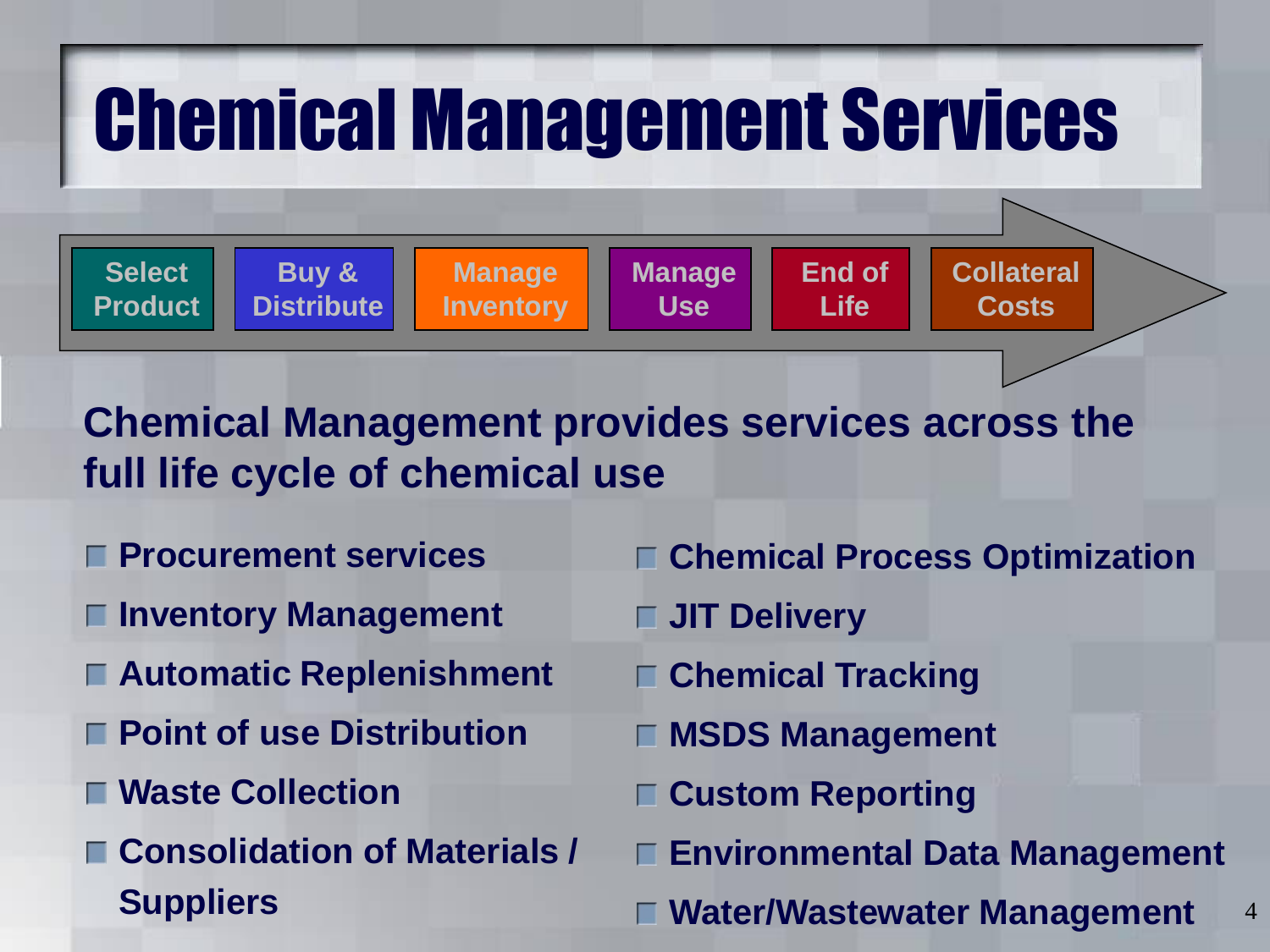### Chemical Management Benefits

#### **Reduced Chemical Usage and Waste**

- **Usage documentation, trend analysis, and benchmarking to identify opportunities for improvement**
- **Product selection based on cost effective performance**
- **Recycling programs (on-site and off-site)**
- **Elimination of unauthorized use**
- **Improved tracking of time sensitive materials to reduce waste**
- **Inventory sharing between departments**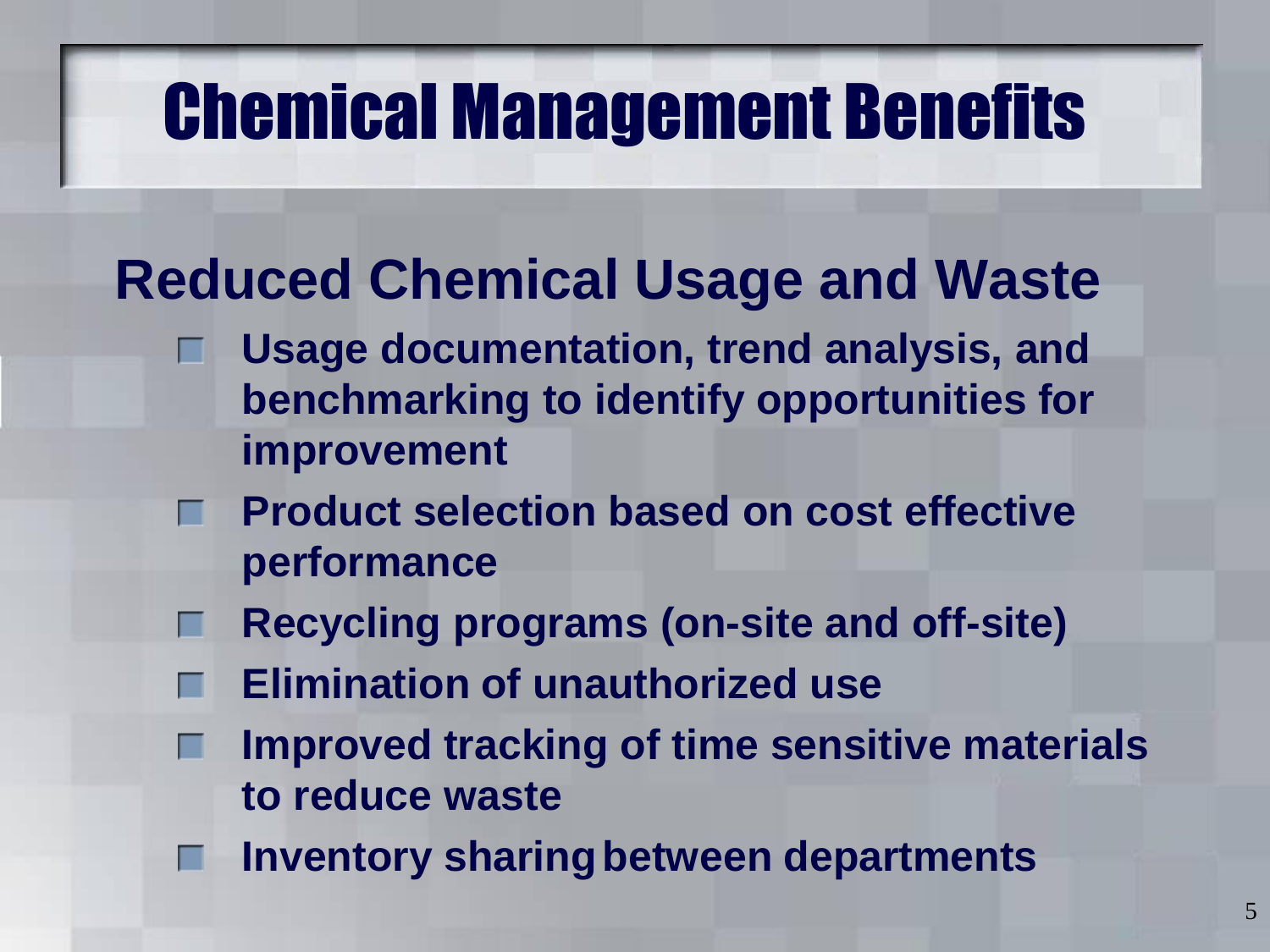### Chemical Management Benefits

#### **Reduced Life Cycle Costs**

- **Purchase price reduction thru leveraged buy**
- **Reduce transactional costs with consolidated monthly invoice**
- **Reduce inventory management costs**
- **Consolidation of materials / suppliers to**
	- **Reduce cost of MSDS management, reporting,**   $\blacksquare$ **inventory management**
	- **Reduce inventory volume / carrying costs**
	- **Opportunity for bulk / returnable containers**
	- **Increase supplier service**
	- **Reduce transportation costs**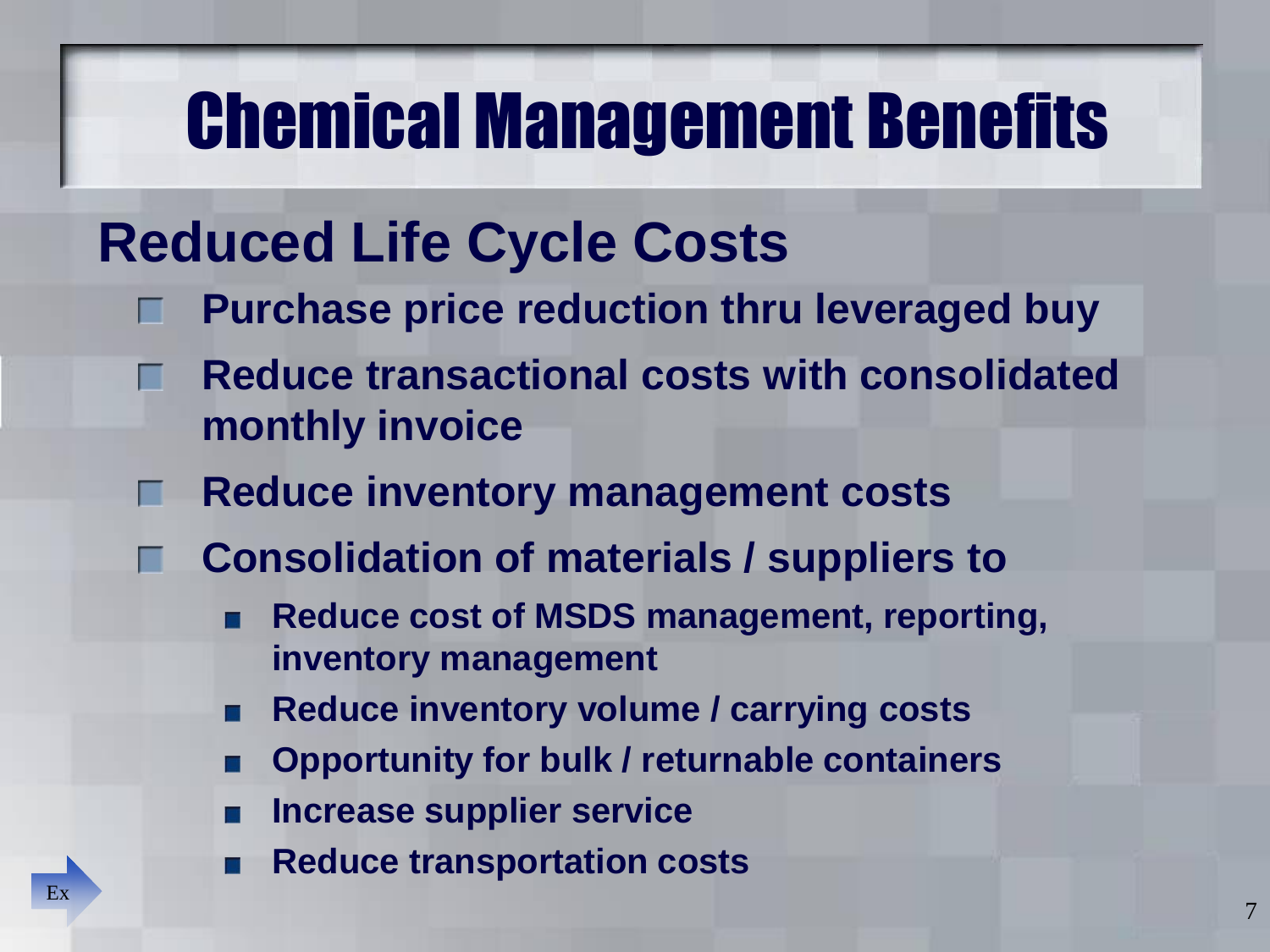### Chemical Management Benefits

#### **Reduced Health, Safety & Environmental Exposure**

- **Improved data for environmental reporting**
- **MSDS management** п
- **Container management** m.
- **Decreased chemical inventory**
- **Chemical storage area monitoring**
- **Safer / environmentally friendly materials**
- **Assistance with permitting and reporting**
- **Management of materials of interest**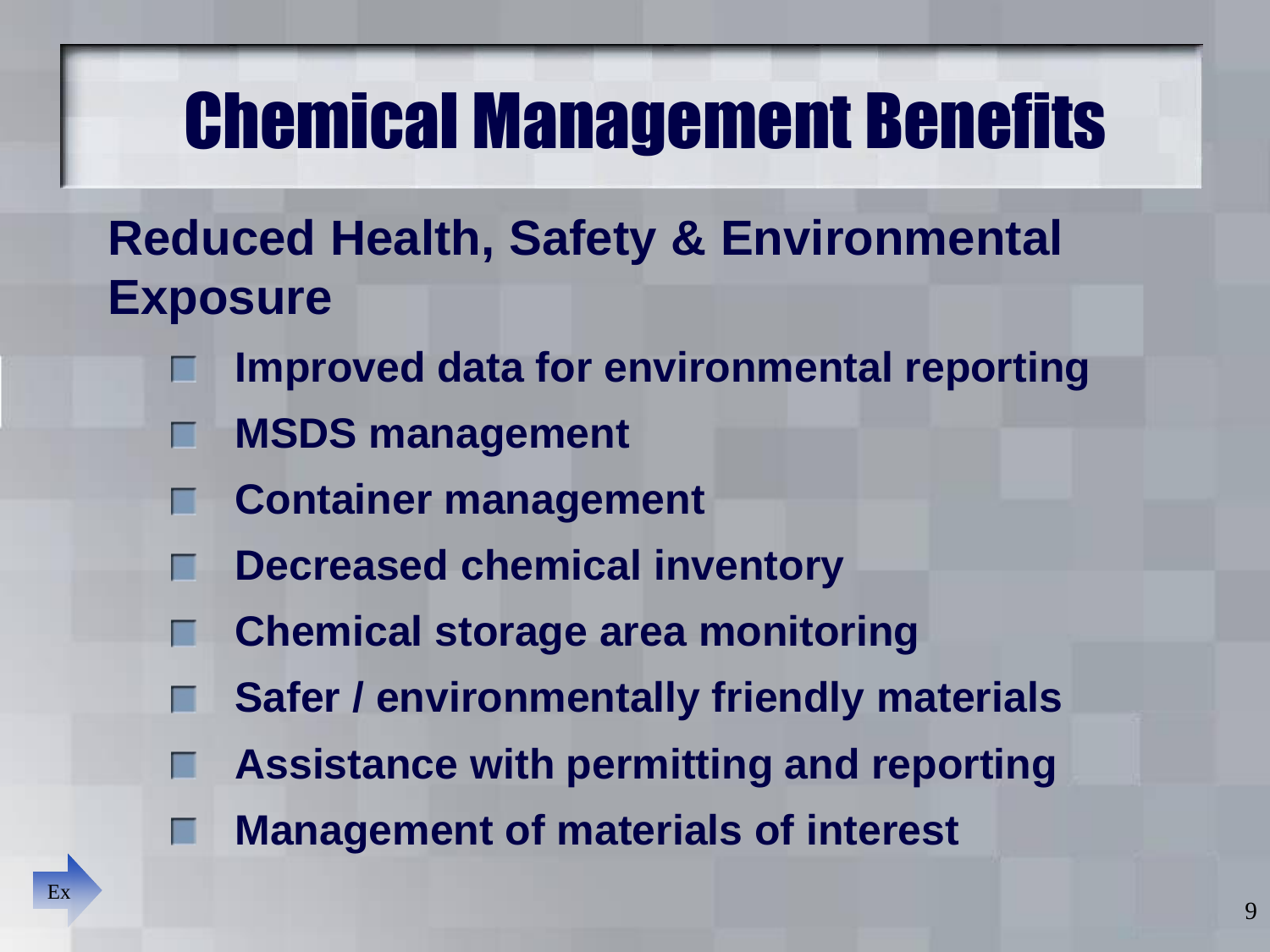### Successful Chemical Management

**Successful integration of chemical management into a manufacturing operations is a result of:** 

- **A paradigm shift in the approach to supplying chemicals**
- **Focus on total cost**
- **Sound business relationship**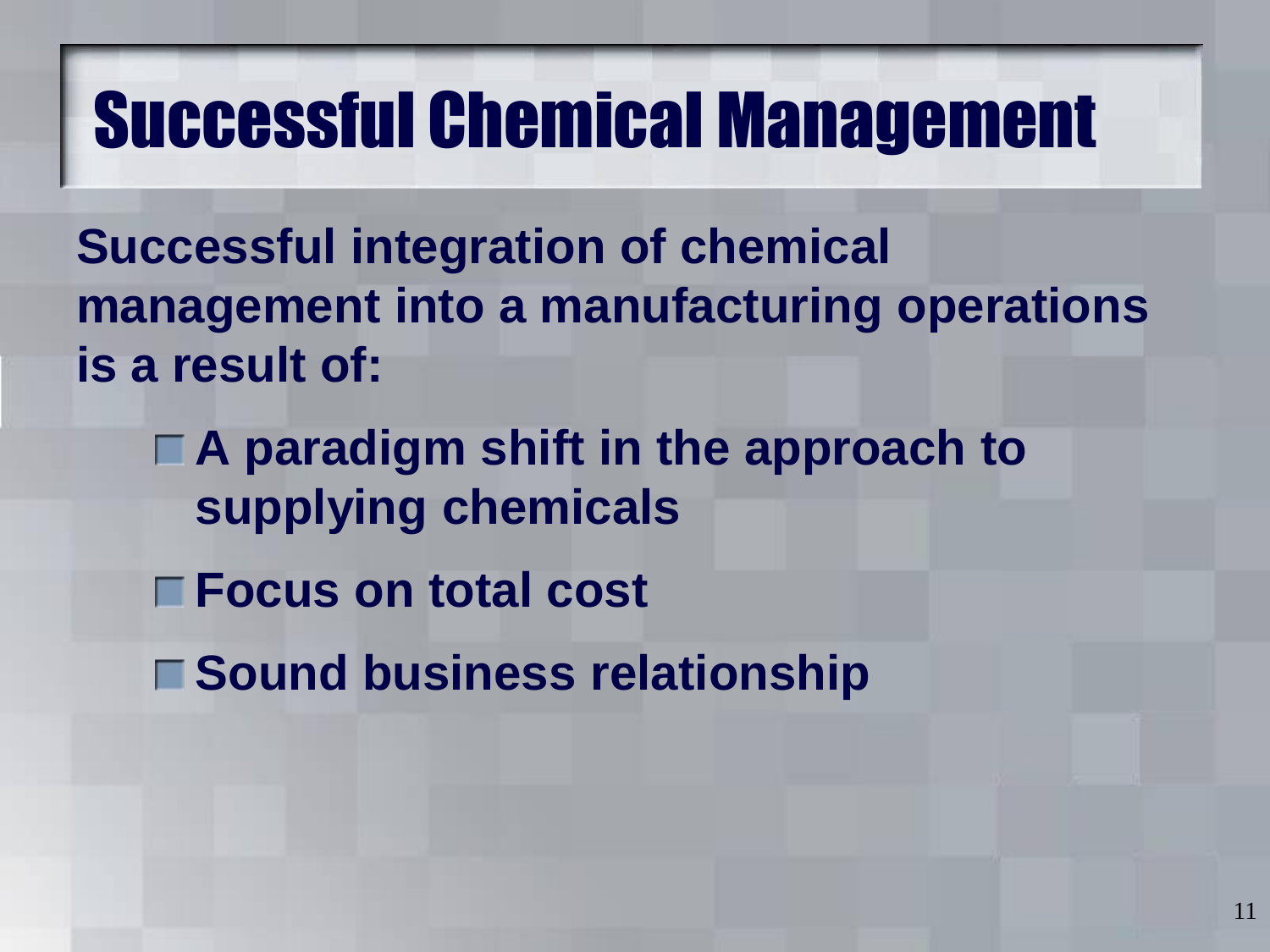# 1. Paradigm Shift

**Before Chemical Management**

- **Supplier is remote from the Plant Floor**
- **Supplier has little accountability for the total process**
- **Supplier profits are based on sales**

**Operator (Plant)**

Maintenan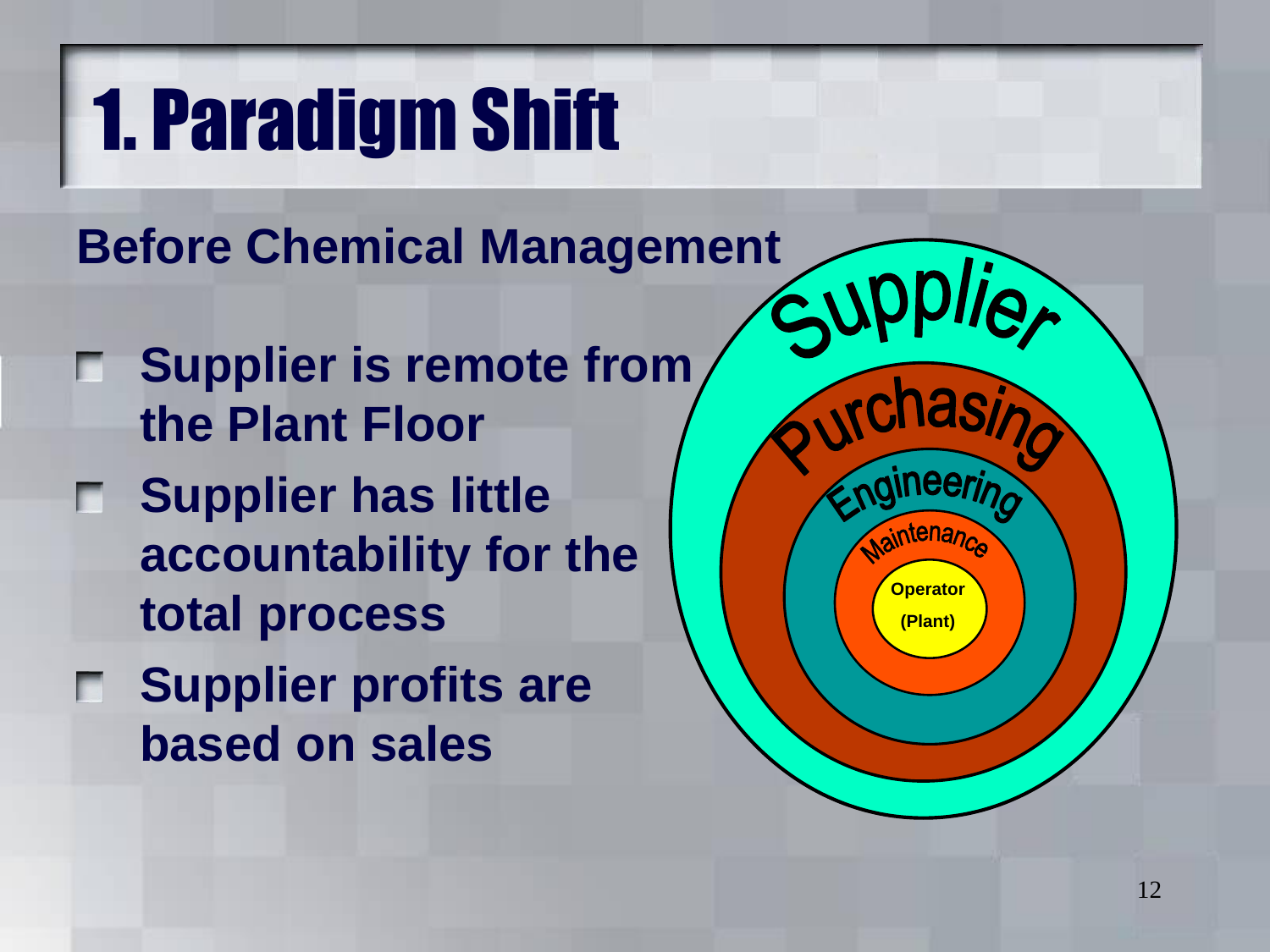# 1. Paradigm Shift



#### **After Chemical Management**

- **Supplier has on-site presence**
- **Supplier is an on-site team member**
- **Supplier is responsible for**  F. **the performance of major process chemicals and the entire chemical system**
	- **Supplier profits are based on effective management of the entire system**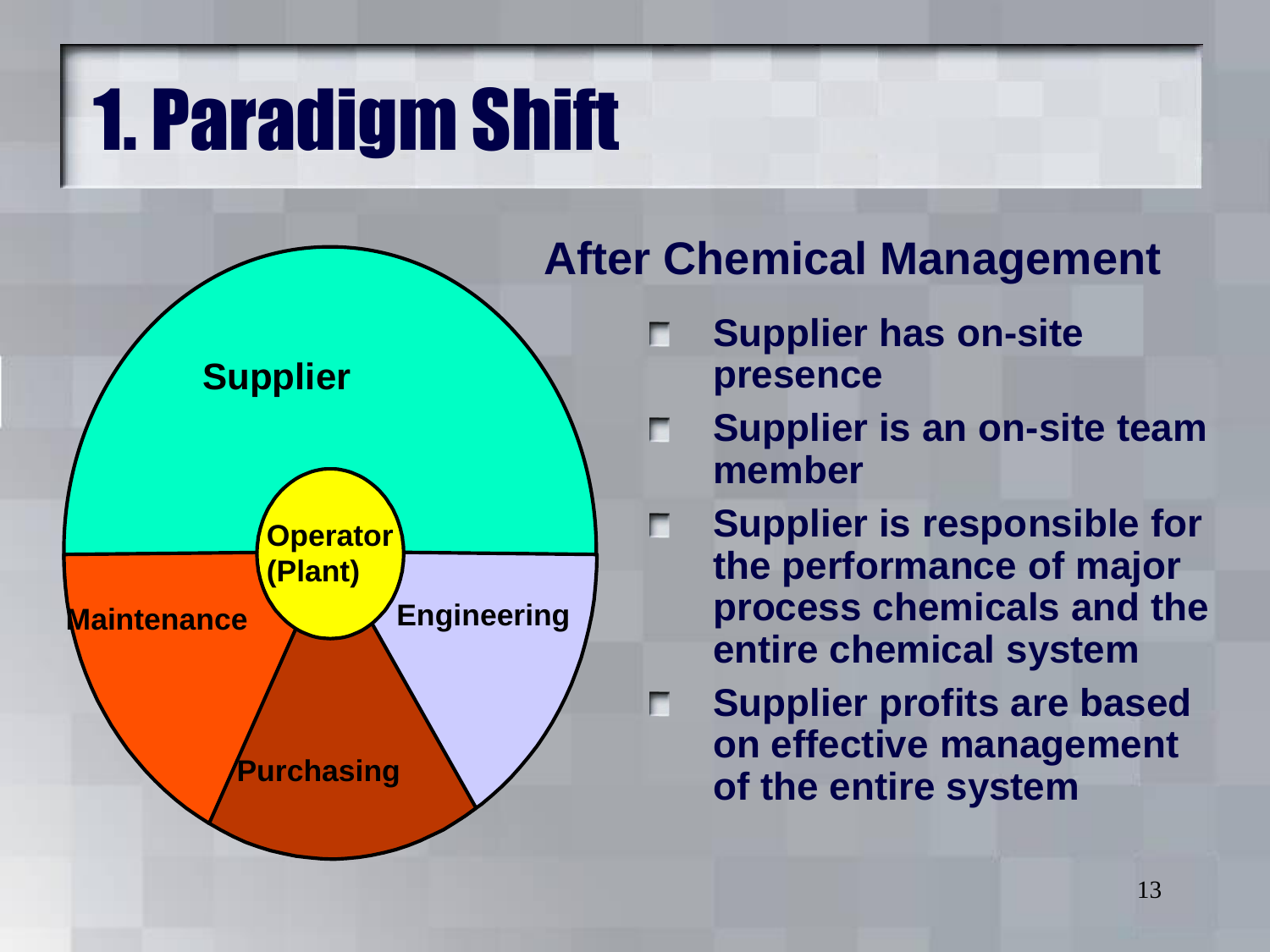# 1. Paradigm Shift

**Successful implementation of chemical management requires:**

- **Management support of the program from the top down**
- **An environment that accepts change – no improvement is possible without change**
- **Cooperation between plant and supplier personnel**
- **Joint development and maintenance of the program**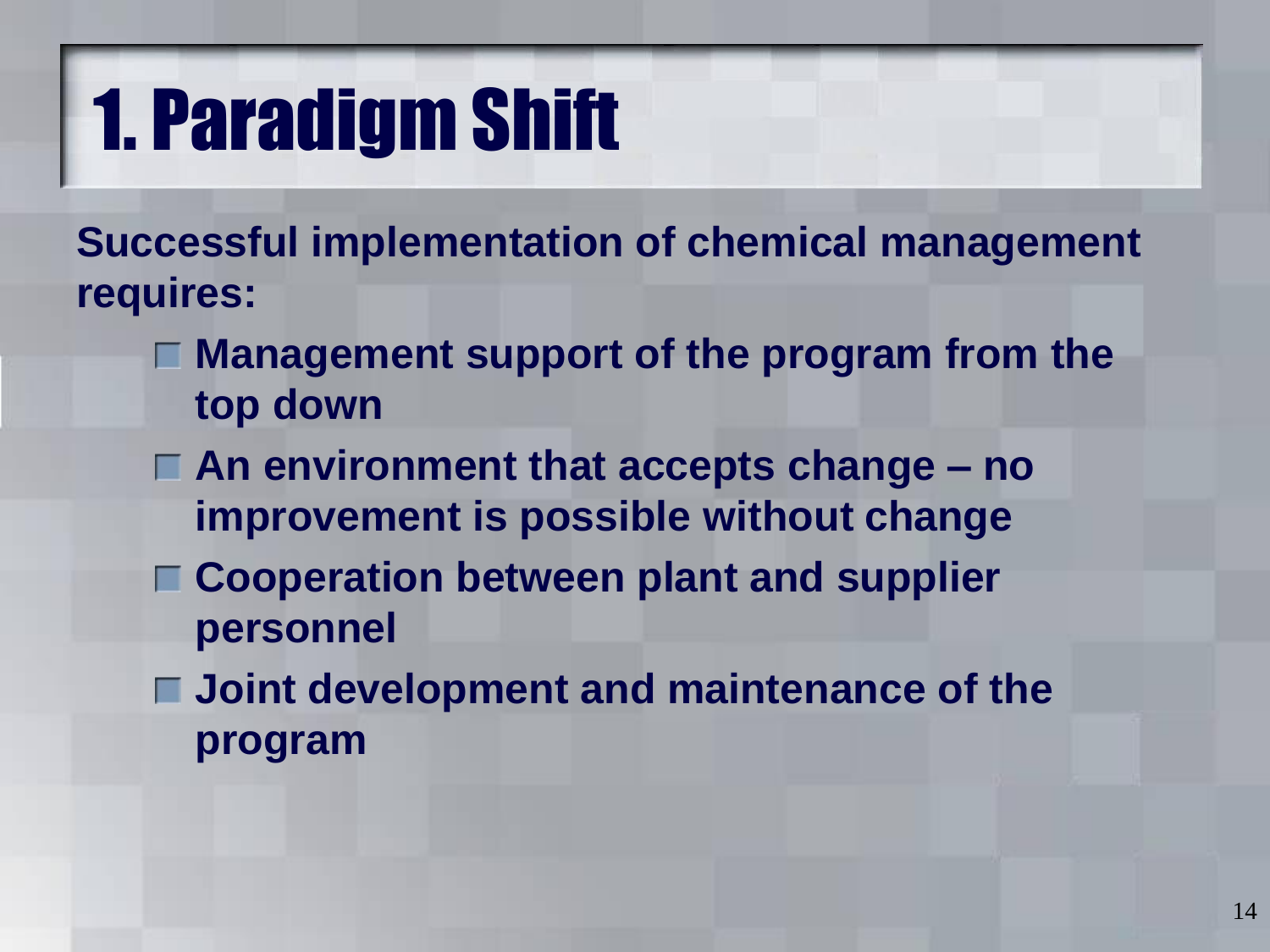# 2. Focus on Total Cost

**Successful Chemical Management requires a focus on the total cost and risk of chemical use, not just purchase price.** 

#### **Other factors include:**

- **Employee safety**
- **Environmental protection**
- **Compliance risk**
- **Waste Disposal costs**
- **Resources**
- **Quality**
- **Productivity**

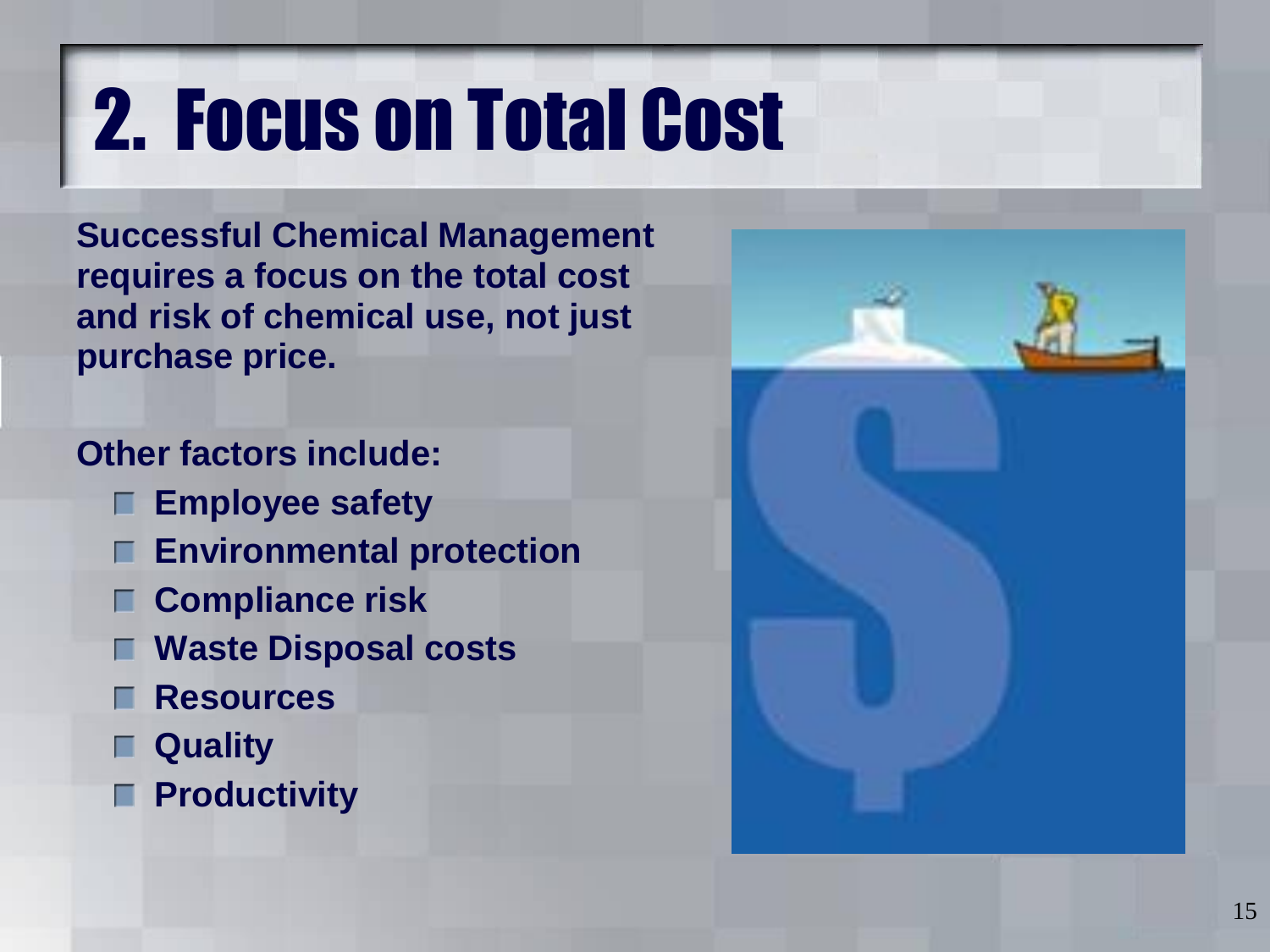## 2. Focus on Total Cost

**Studies have shown that the actual cost of using chemicals is from 2 to 5 times the purchase price.**

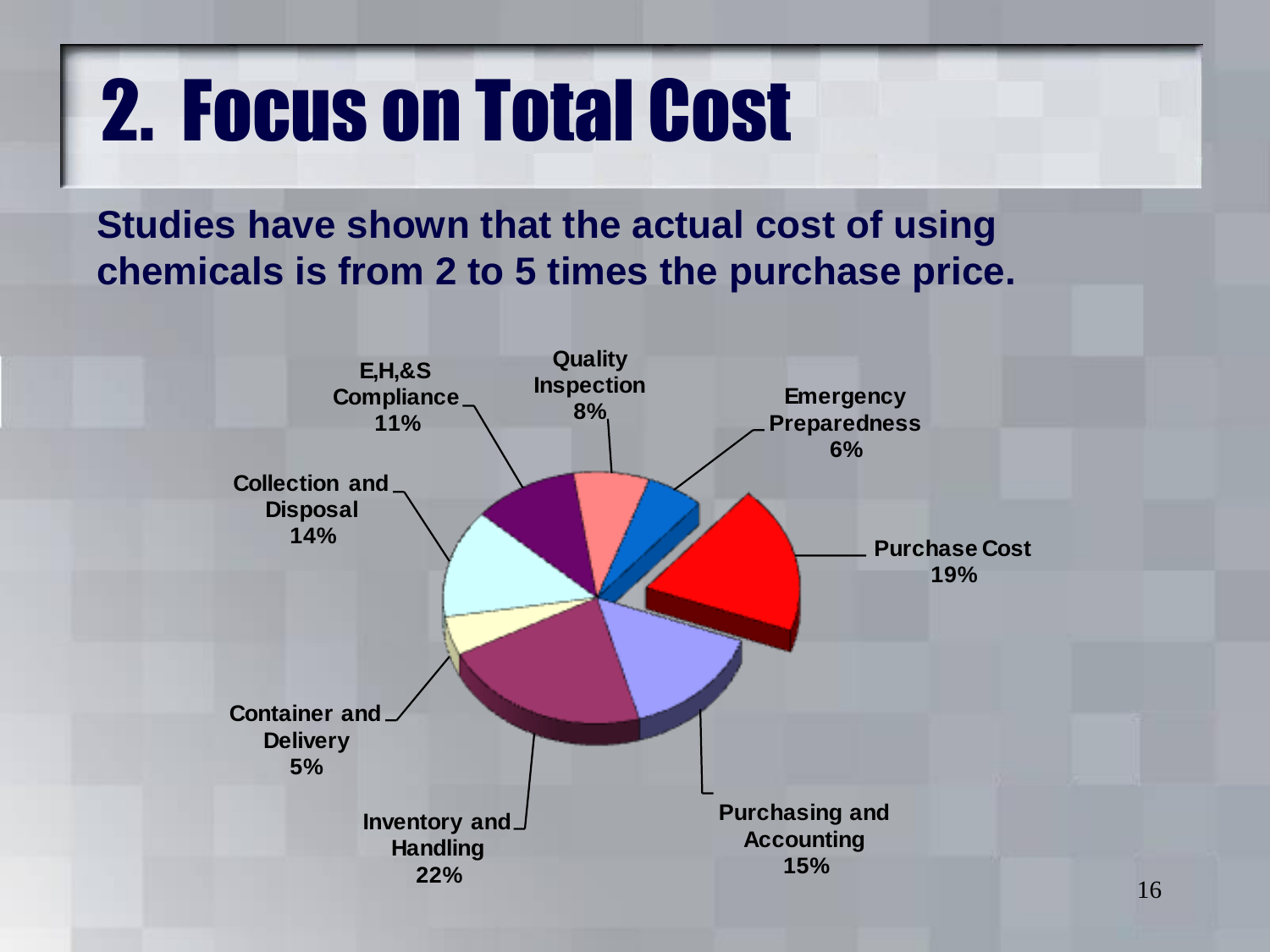# 2. Focus on Total Cost

**Focusing on specific cost drivers may reduce costs in one area, and not affect the total cost.**

Total Cost



**Increased maintenance costs**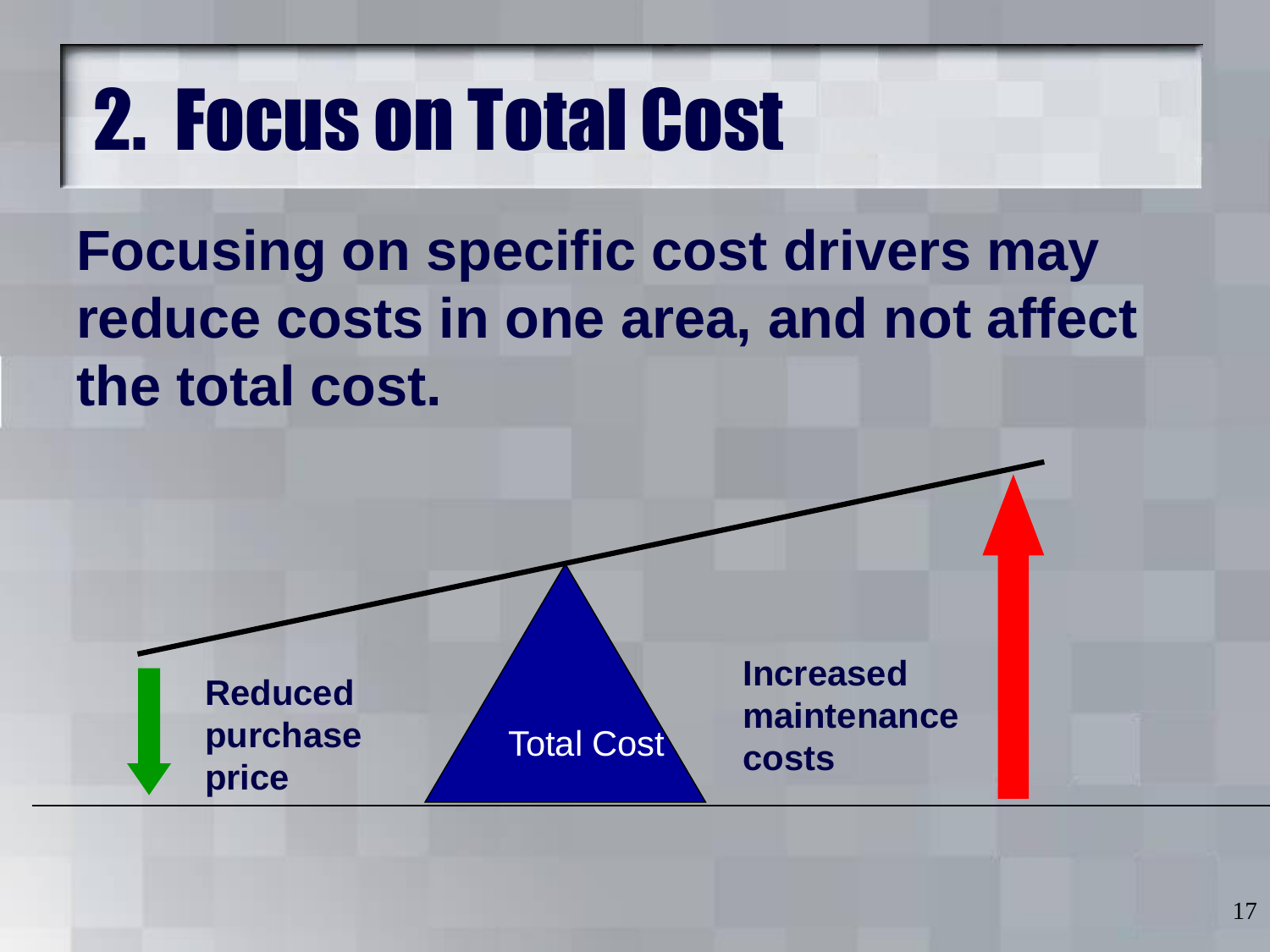

#### **Successful chemical management goes "outside the box" to cut the total cost**

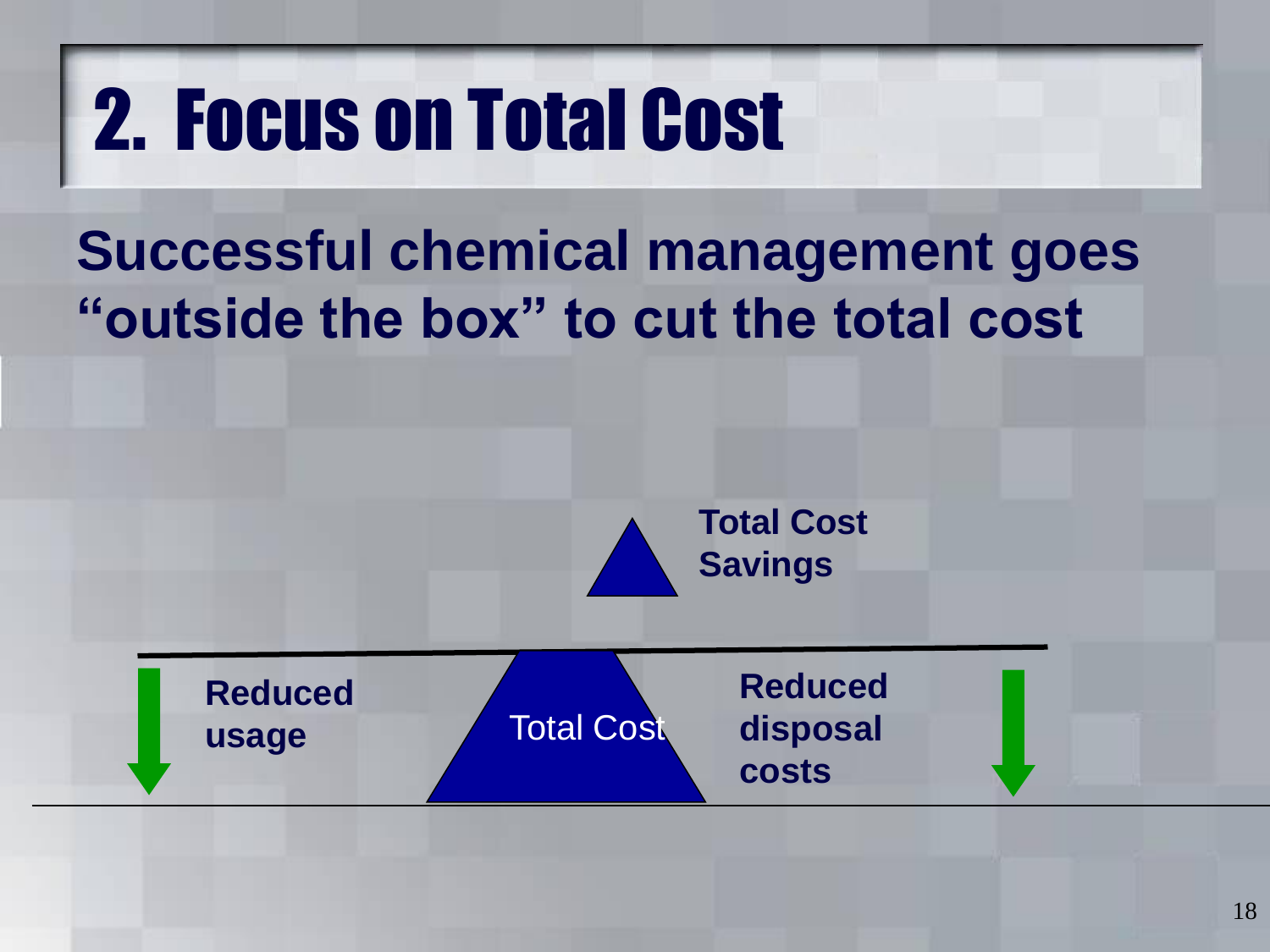# 3. Sound Business Relationship

- **Defined and documented expectations for all parties**
- **Understanding of the Business Case and documentation of baseline costs**
- **Mutually beneficial cost structure designed to achieve common goals**
- **Ongoing communication and defined metrics to measure success**